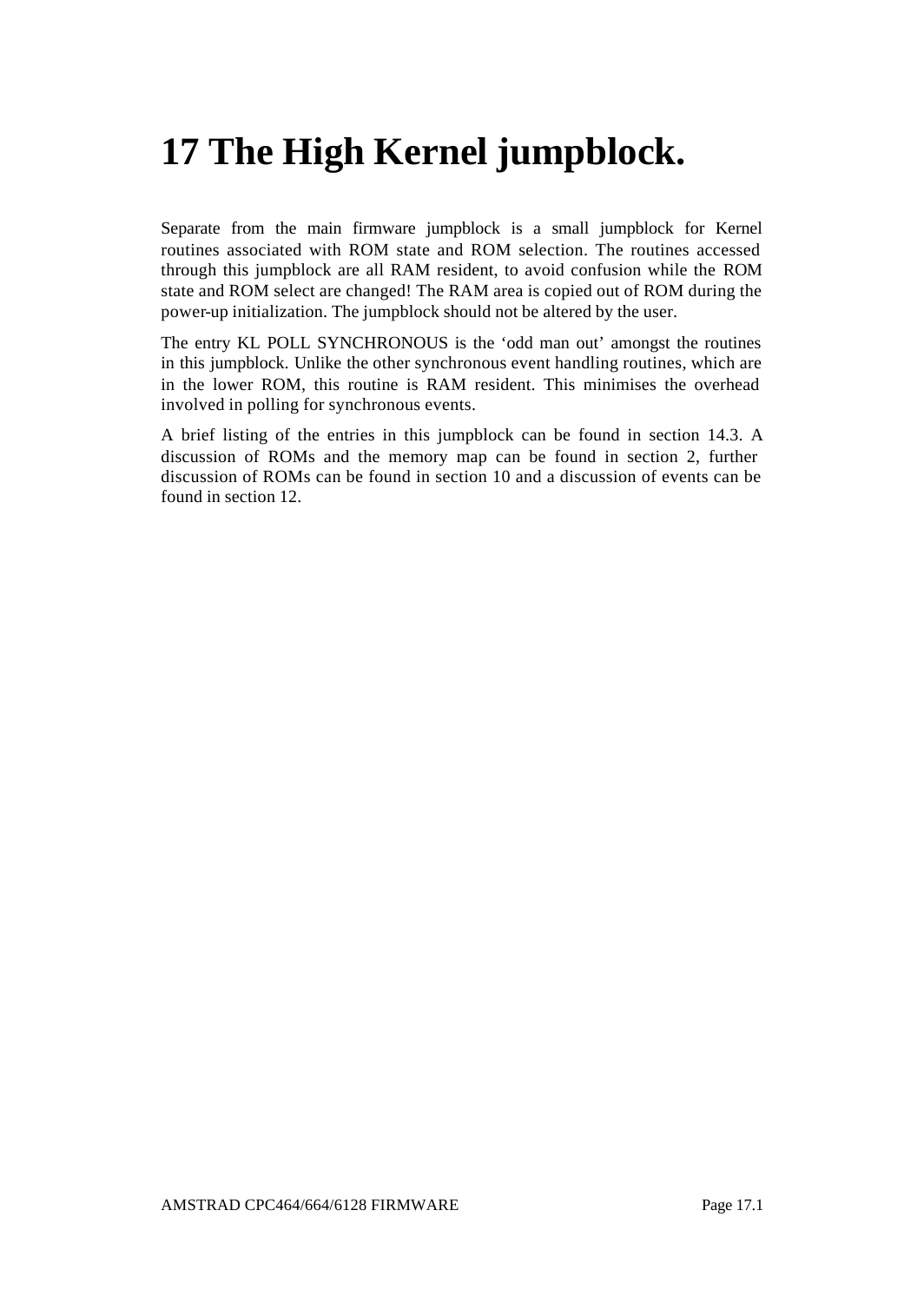### **HI: KL U ROM ENABLE** #B900

Enable the upper ROM.

### **Action:**

Enables the currently selected upper ROM. Reading from addresses #C000 and up will now return the contents of the ROM.

### **Entry conditions:**

No conditions.

### **Exit conditions:**

A contains the previous ROM state.

Flags corrupt. All other registers preserved.

### **Notes:**

The mechanisms provided for calling subroutines in the upper ROM and for selecting upper ROMs automatically enable the ROM as required. This routine is used by the firmware but is otherwise of little use.

The previous ROM state may be passed to KL ROM RESTORE to reset the state to what it was before this routine was called.

This routine enables interrupts.

### **Related entries:**

**KL L ROM ENABLE KL ROM RESTORE KL ROM SELECT KL U ROM DISABLE**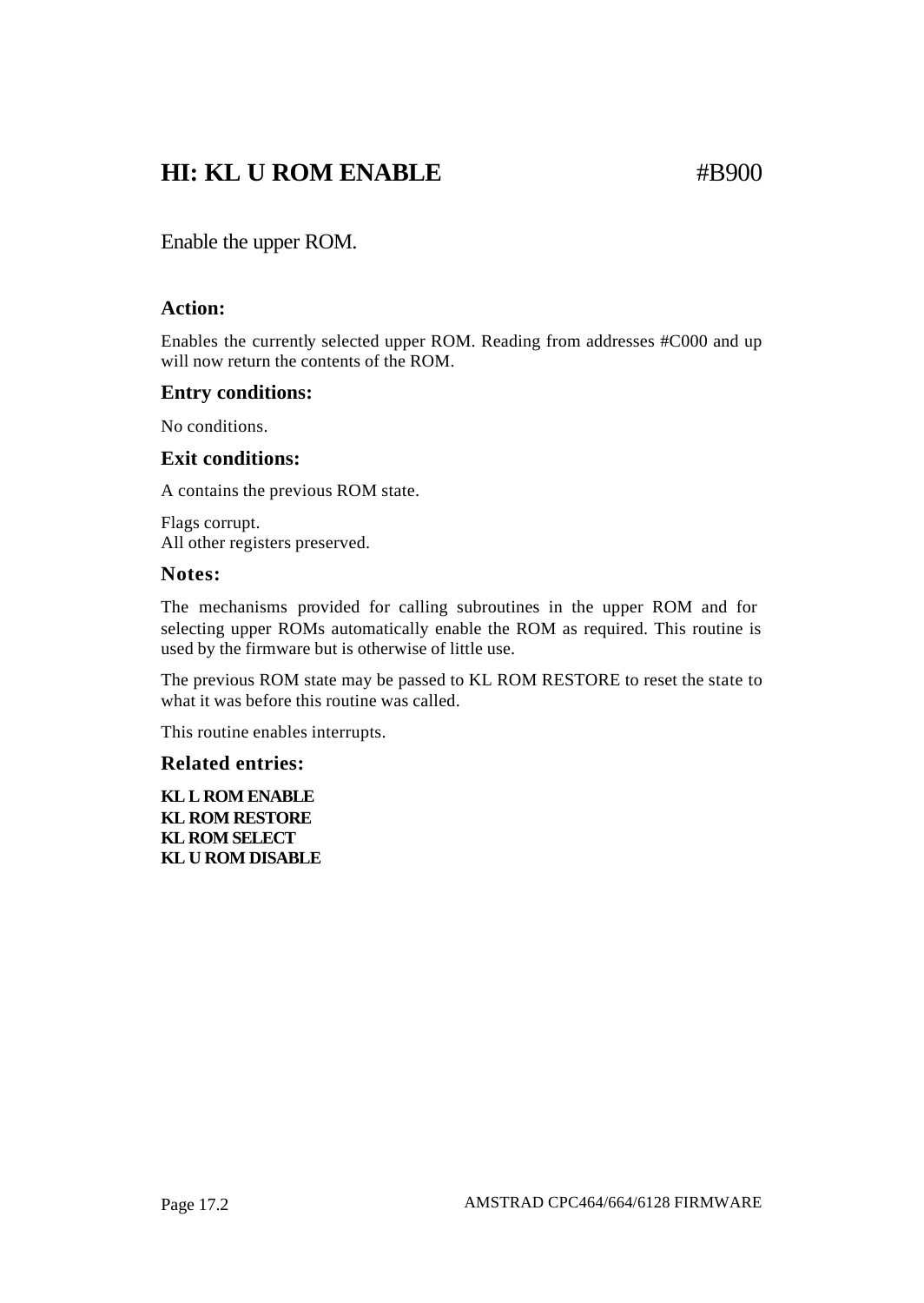### **HI: KL U ROM DISABLE** #B903

Disable the upper ROM.

### **Action:**

Disables the upper ROM. Reading from addresses #C000 and up will now return the contents of the RAM.

### **Entry conditions:**

No conditions.

### **Exit conditions:**

A contains the previous ROM state.

Flags corrupt. All other registers preserved.

### **Notes:**

Disabling the upper ROM gives read access to the top 16K of RAM, which is usually used as the screen memory. Note that the mapping of a location in screen memory to pixels on the screen depends on the mode and on the screen offset. It is inadvisable to disable the upper ROM while executing instructions in it! The previous ROM state may be passed to KL ROM RESTORE to reset the state to what it was before this routine was called. This routine enables interrupts.

### **Related entries:**

KL L ROM DISABLE KL ROM RESTORE KL U ROM ENABLE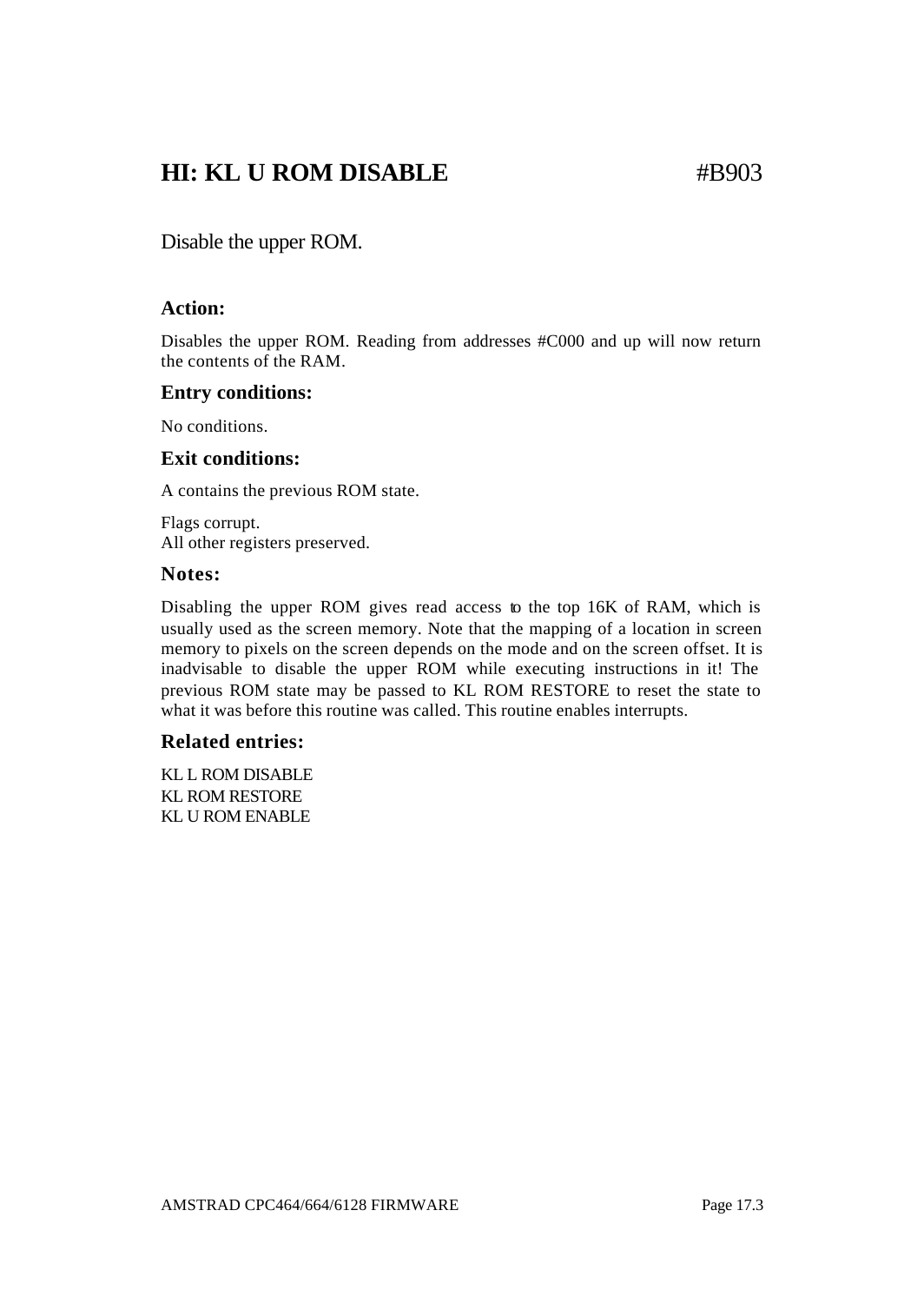### **HI: KL L ROM ENABLE** #B906

Enable the lower ROM.

### **Action:**

Enables the lower ROM. Reading from addresses below #4000 will now return the contents of the ROM.

### **Entry conditions:**

No conditions.

### **Exit conditions:**

A contains the previous ROM state.

Flags corrupt. All other registers preserved.

### **Notes:**

In general the lower ROM is disabled except when a firmware routine is called. The firmware jumpblock arranges to enable the lower ROM automatically and to disable it again when the routine returns. This routine is used by the firmware but is otherwise of little use.

The previous ROM state may be passed to KL ROM RESTORE to reset the state to what it was before this routine was called.

This routine enables interrupts.

### **Related entries:**

**KL L ROM DISABLE KL ROM RESTORE KL U ROM ENABLE**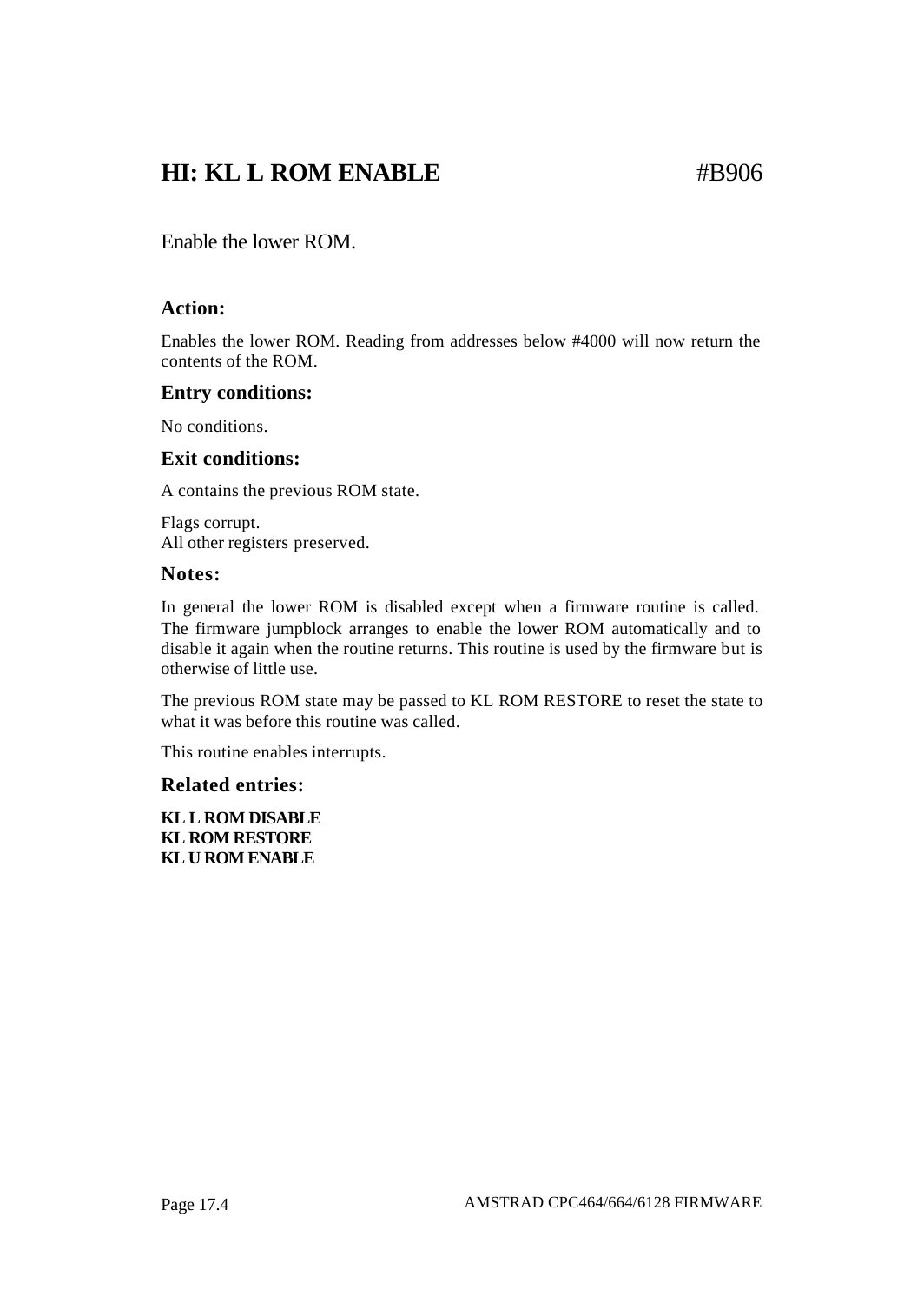### **HI: KL L ROM DISABLE** #B909

Disable the lower ROM.

### **Action:**

Disables the lower ROM. Reading from addresses below #4000 will now return the contents of the RAM.

### **Entry conditions:**

No conditions.

### **Exit conditions:**

A contains the previous ROM state. Flags corrupt. All other registers preserved.

### **Notes:**

In general the lower ROM is disabled except when a firmware routine is called. The firmware jumpblock arranges to enable the lower ROM automatically and to disable it again when the routine returns.

The previous ROM state may be passed to KL ROM RESTORE to reset the state to what it was before this routine was called.

This routine enables interrupts.

### **Related entries:**

**KL LROM ENABLE KL ROM RESTORE KL U ROM DISABLE**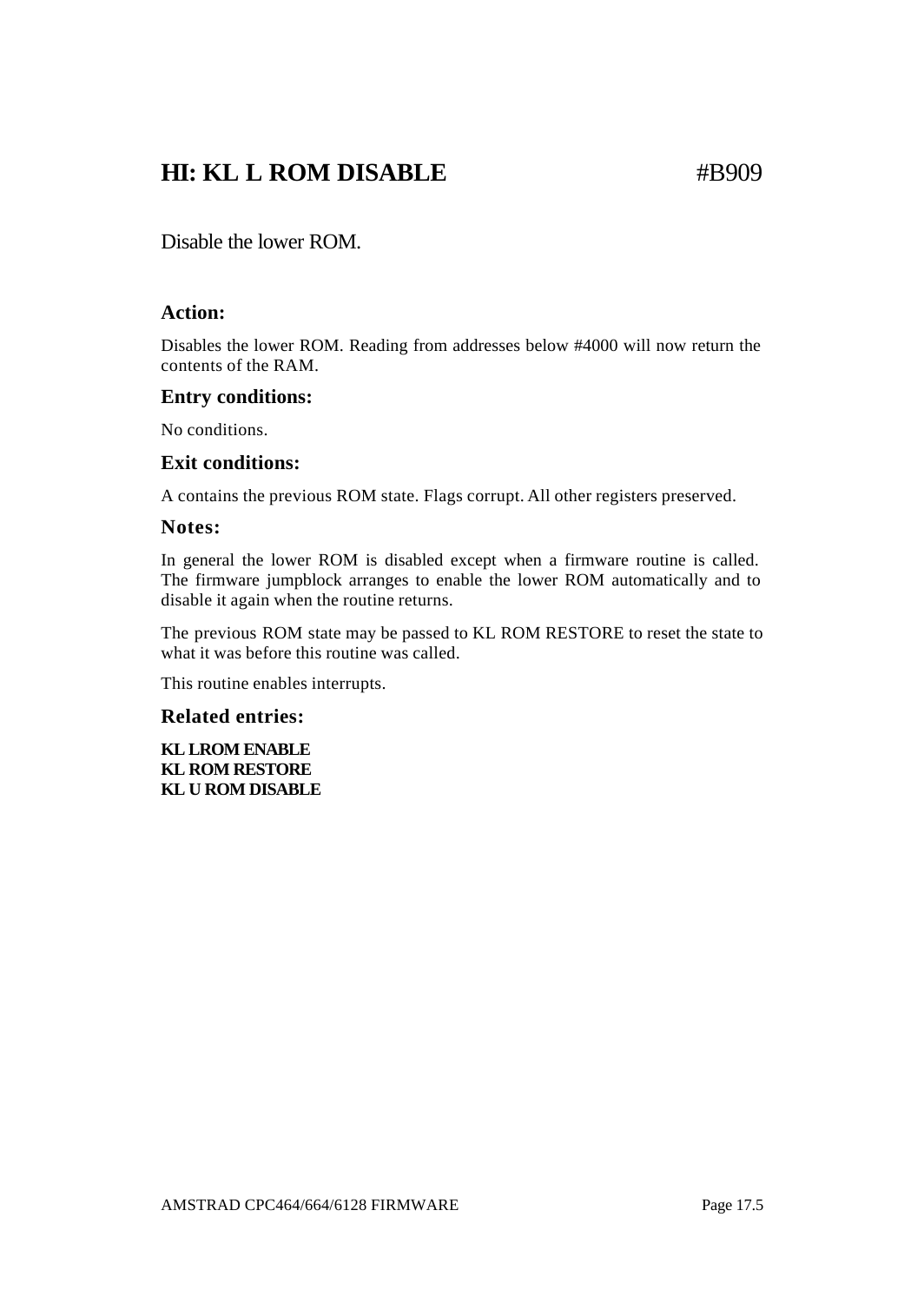### **HI: KL ROM RESTORE** #B90C

Restore the previous ROM state.

### **Action:**

The ROM state change routines all return a value giving the previous ROM state. Given that value KL ROM RESTORE will reset the state to what it was before the change.

### **Entry conditions:**

A contains the previous ROM state.

### **Exit conditions:**

AF corrupt. All other registers preserved.

### **Notes:**

The previous ROM state is the value returned by one of:

KL U ROM ENABLE KL U ROM DISABLE KL L ROM ENABLE KL L ROM DISABLE KL ROM SELECT

It is possible to use KL U ROM DISABLE to reverse the effect of a call of KL U ROM ENABLE (amongst various other combinations). However, calling KL ROM RESTORE is the prefered method since it restores the state to what it was, which might have been enabled anyway.

This routine enables interrupts.

### **Related entries:**

**KL L ROM DISABLE KL L ROM ENABLE KL ROM SELECT KL U ROM DISABLE KL U ROM ENABLE**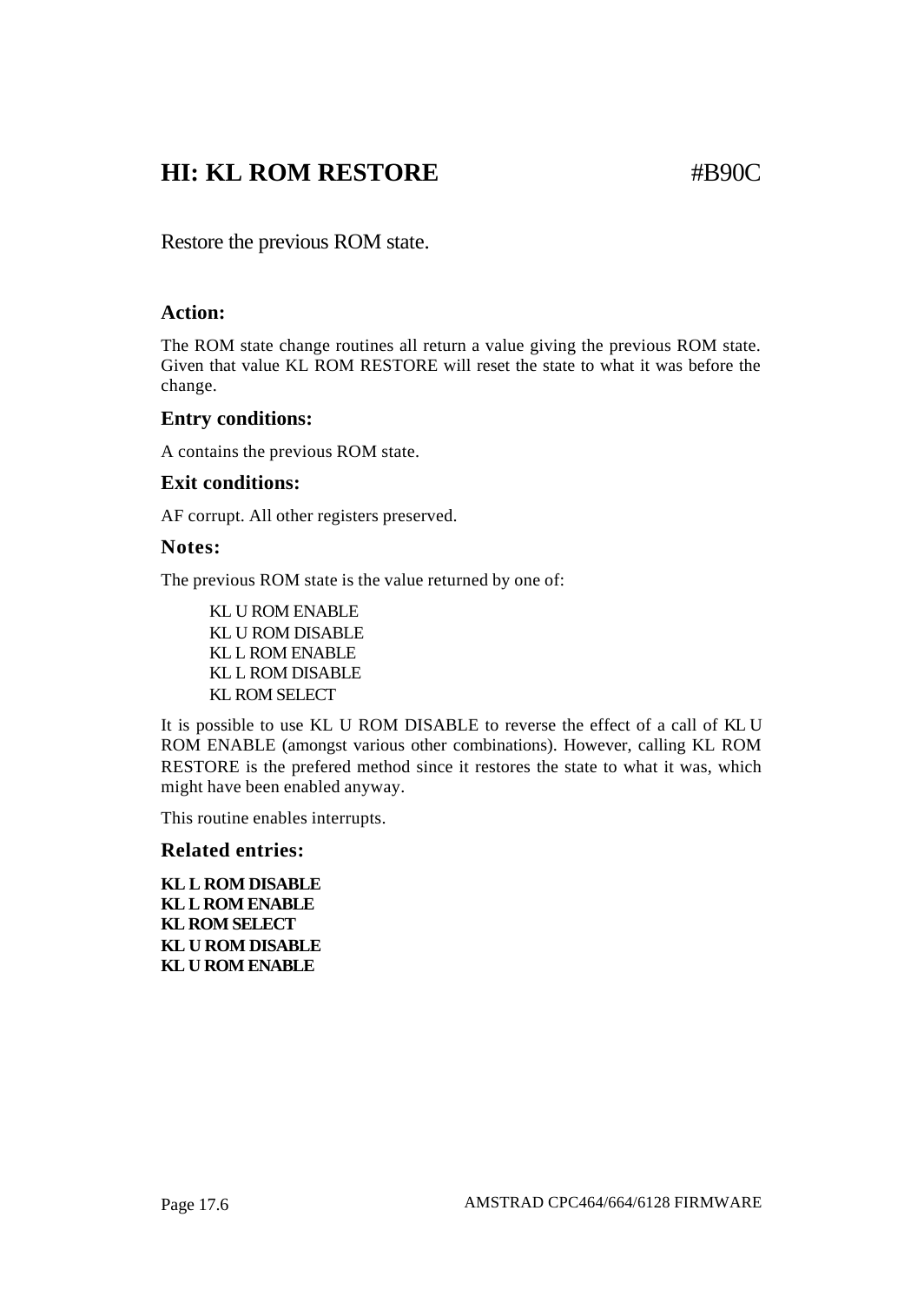### **HI: KL ROM SELECT** #B90F

Select a particular upper ROM.

### **Action:**

Select a given upper ROM and enable the upper ROM.

### **Entry conditions:**

C contains the ROM select address of the required ROM.

### **Exit conditions:**

C contains the ROM select address of the previously selected ROM. B contains the previous ROM state.

AF corrupt. All other registers preserved.

### **Notes:**

The previous state can be passed to KL ROM RESTORE to reset the ROM enable to what it was. Both the previous state and the previous selection can be passed to KL ROM DESELECT to restore the state to what it was and to select the previously selected ROM again.

The mechanisms provided for calling routines in expansion ROMs automatically perform ROM selection as required (see section 2).

It is inadvisable to select another upper ROM whilst executing instructions in the upper ROM.

This routine enables interrupts.

### **Related entries:**

**KL CURR SELECTION KL PROBE ROM KL ROM DESELECT KL ROM RESTORE**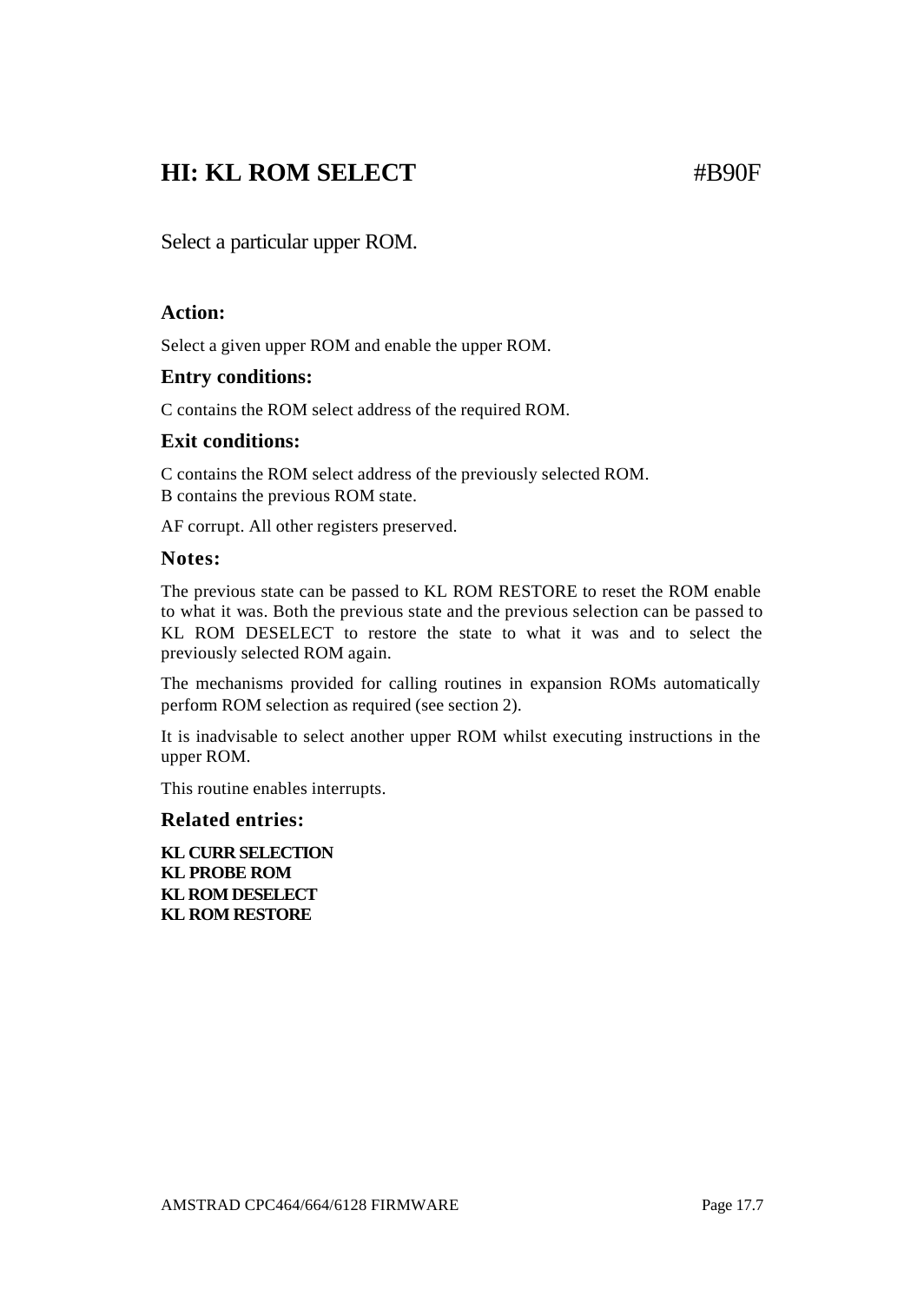### **HI: KL CURR SELECTION** #B912

Ask which upper ROM is currently selected.

### **Action:**

Returns the ROM select address of the currently selected upper ROM.

### **Entry conditions:**

No conditions.

### **Exit conditions:**

A contains the ROM select address of the currently selected ROM.

All other registers and flags preserved.

### **Notes:**

It is not possible to predict the ROM select address at which any particular expansion ROM will be fitted. The 'far address' used to reference subroutines in expansion ROMs includes a ROM select byte which must be set up at run time. This routine returns the ROM select address of the current ROM so that it can set up suitable 'far addresses'.

### **Related entries:**

**KL PROBE ROM KL ROM SELECT**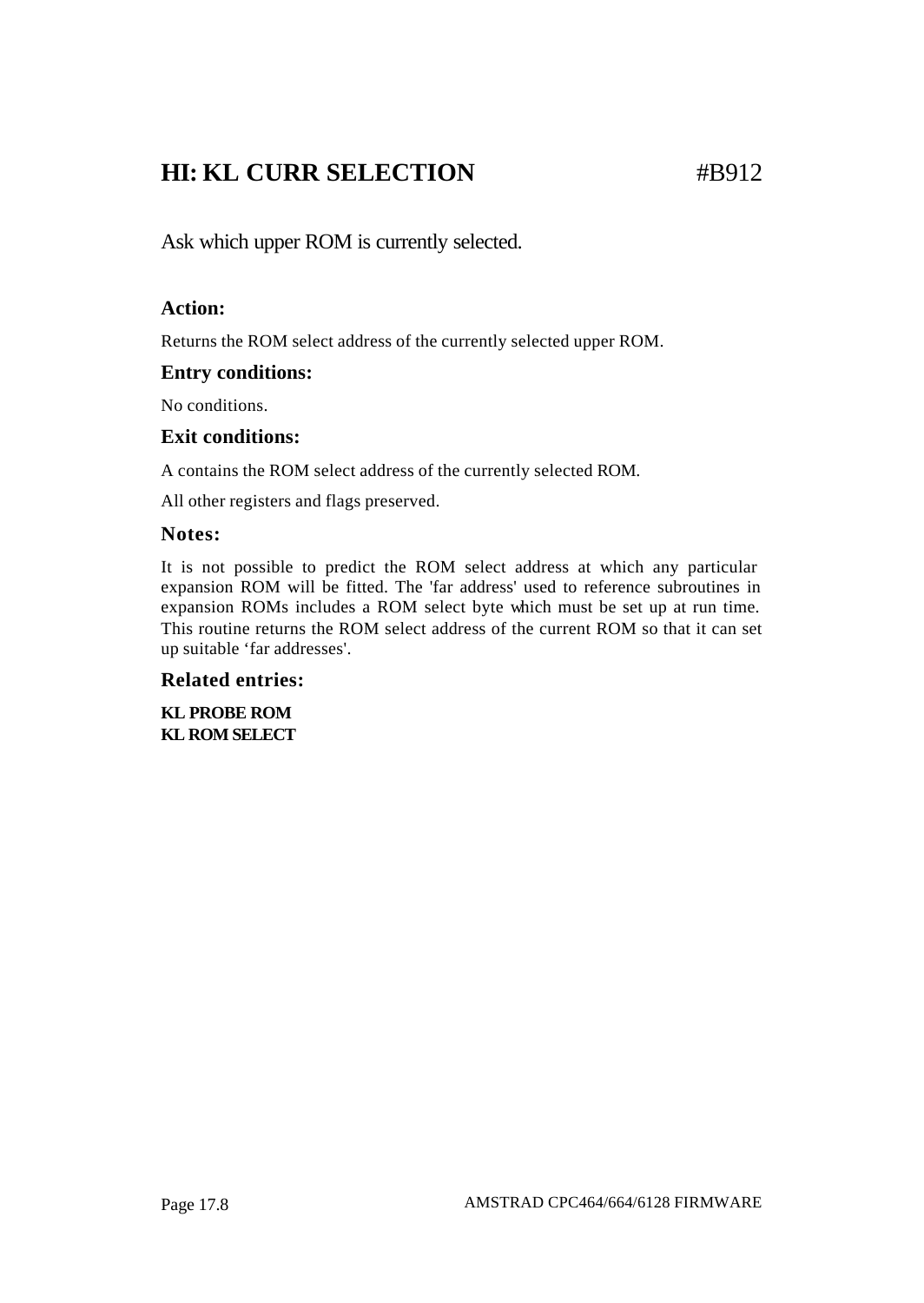### **HI: KL PROBE ROM** #B915

Ask class and version of a ROM.

### **Action:**

The first few bytes of all upper ROMs contain information in a standard form about the ROM. This routine extracts the class, mark number and version number bytes from the ROM at the given ROM select address.

### **Entry conditions:**

C contains the ROM select address of the ROM to probe.

### **Exit conditions:**

A contains the ROM's class. L contains the ROM's mark number. H contains the ROM's version number.

B and flags corrupt.

All other registers preserved.

### **Notes:**

The ROM class returned may take any of the following values:

- 1: Background ROM.
- 2: Extension foreground ROM.
- #80: On board ROM (the built in BASIC foreground program).

Selecting a ROM address where no ROM is fitted implicitly selects the on-board ROM and so it will return #80 as its class.

The meaning of the mark and version numbers depends on the ROM.

See section 10 for a description of expansion ROMs.

This routine enables interrupts.

### **Related entries:**

#### **KL ROM SELECT KL CURR SELECTION**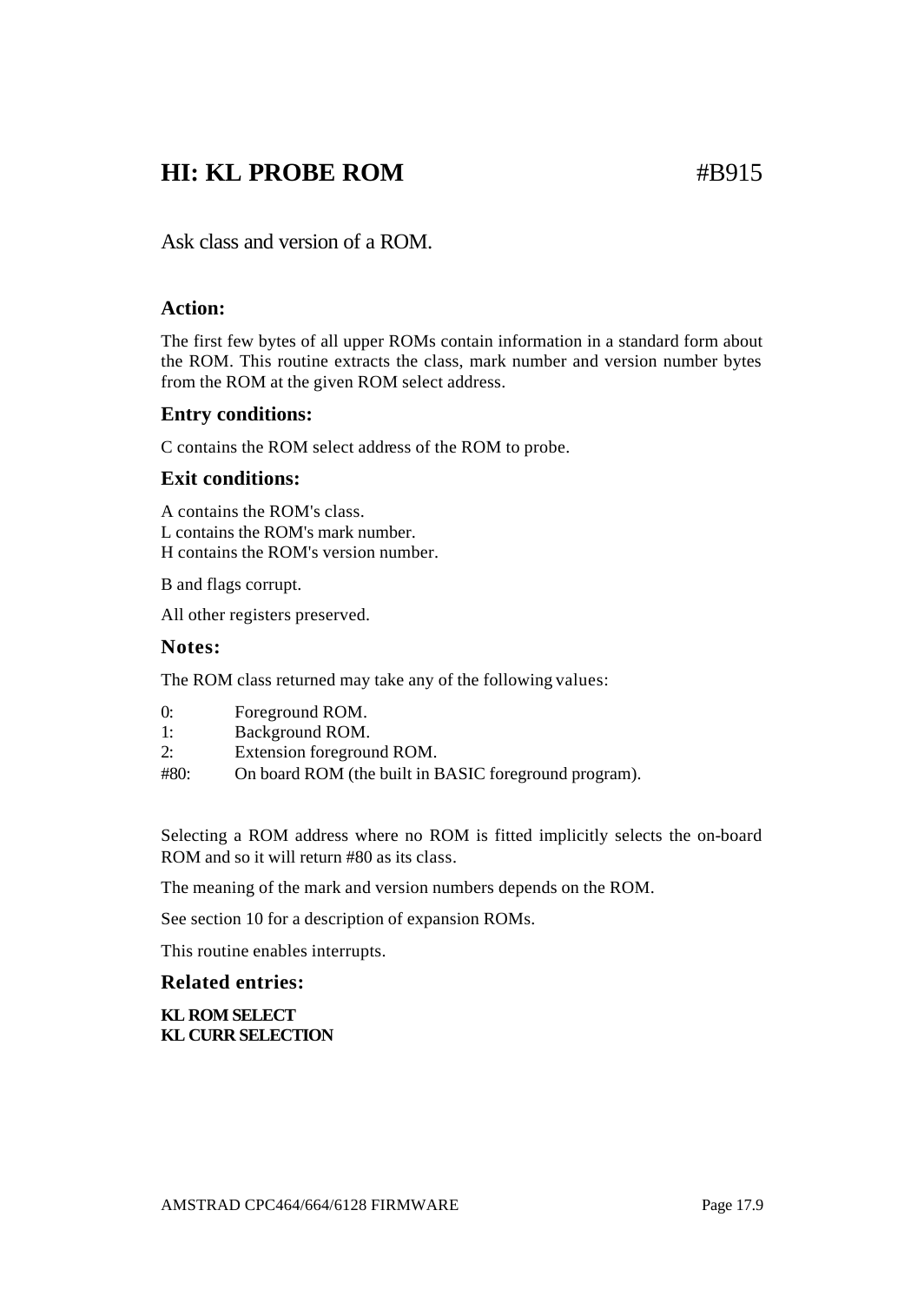### **HI: KL ROM DESELECT** #B918

Restore previous upper ROM selection.

### **Action:**

Set the ROM state and upper ROM selection to what they were before KL ROM SELECT was called.

### **Entry conditions:**

C contains the ROM select address of the previously selected ROM. B contains the previous ROM state.

### **Exit conditions:**

C contains the ROM select address of the currently selected ROM.

B corrupt. All other registers and flags preserved

### **Notes:**

The previous ROM selection and state are the values returned by KL ROM SELECT. The currently selected ROM returned by this routine is the ROM that was selected by calling KL ROM SELECT (unless further selections have been made).

The mechanisms provided for calling subroutines in expansion ROMs automatically perform ROM selection as required.

It is inadvisable to select another upper ROM whilst executing instructions in the upper ROM.

This routine enables interrupts.

### **Related entries:**

**KL CURR SELECTION KL ROM RESTORE KL ROM SELECT**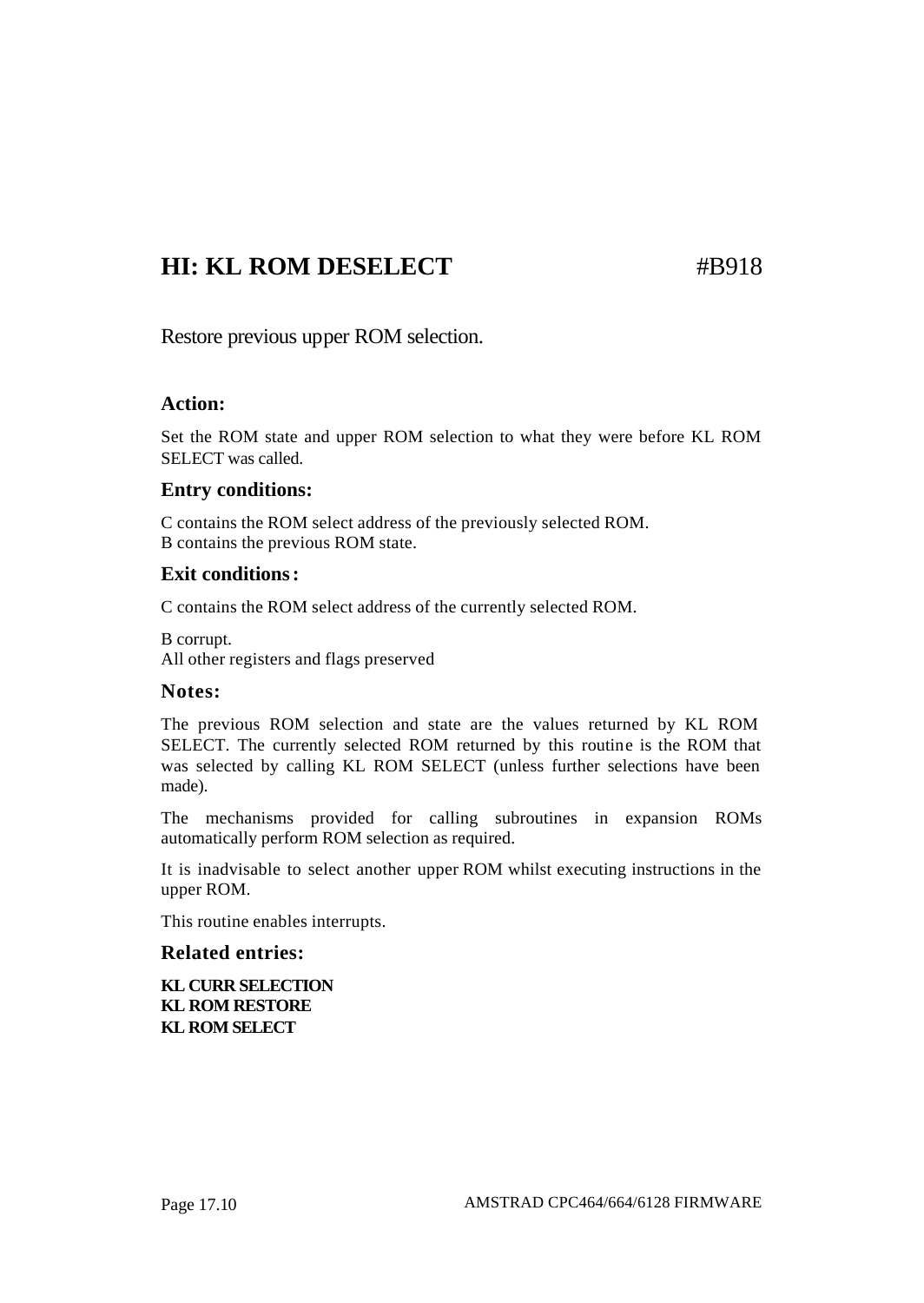### **HI: KL LDIR** #B91B

Move store (LDIR) with ROMs turned off.

### **Action:**

Performs an LDIR instruction (LoaD Increment and Repeat) with both upper and lower ROMs disabled.

### **Entry conditions:**

BC, DE, HL as required by the LDIR instruction.

### **Exit conditions:**

F, BC, DE, HL as set by the LDIR instruction. All other registers preserved.

### **Notes:**

This routine may be used to move areas of RAM irrespective of the ROM state. This routine enables interrupts.

### **Related entries:**

**KL LDDR RAM LAM (RST4)**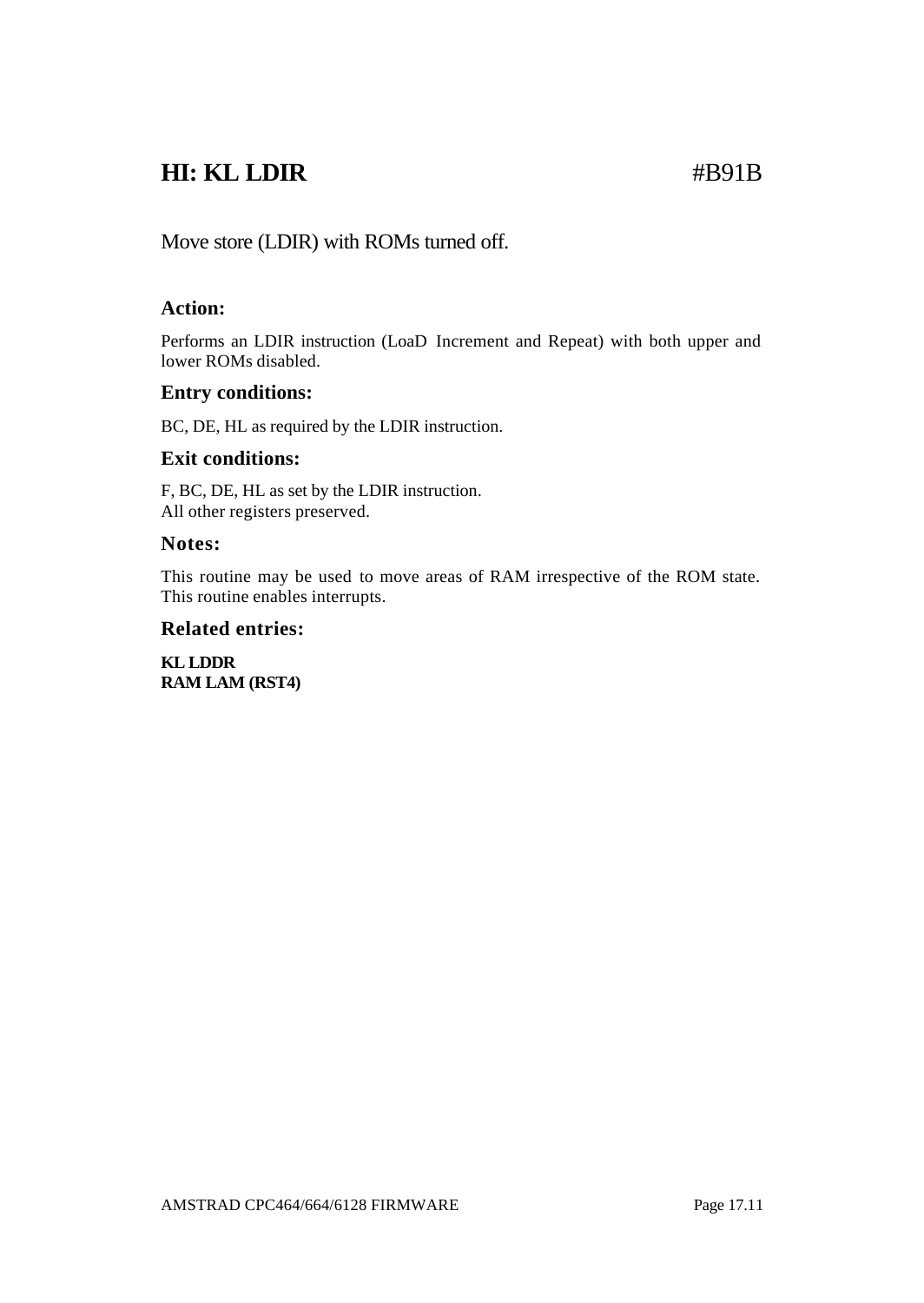## **HI: KL LDIR** #B91E

Move store (LDDR) with ROMs turned off.

### **Action:**

Performs an LDDR instruction (LoaD Decrement and Repeat) with both upper and lower ROMs disabled.

### **Entry conditions:**

BC, DE, HL as required by LDDR instruction.

### **Exit conditions:**

F, BC, DE, HL as set by LDDR instruction. All other registers preserved.

### **Notes:**

This routine may be used to move areas of RAM irrespective of the ROM state. This routine enables interrupts.

### **Related entries:**

**KL LDIR RAM LAM (RST4)**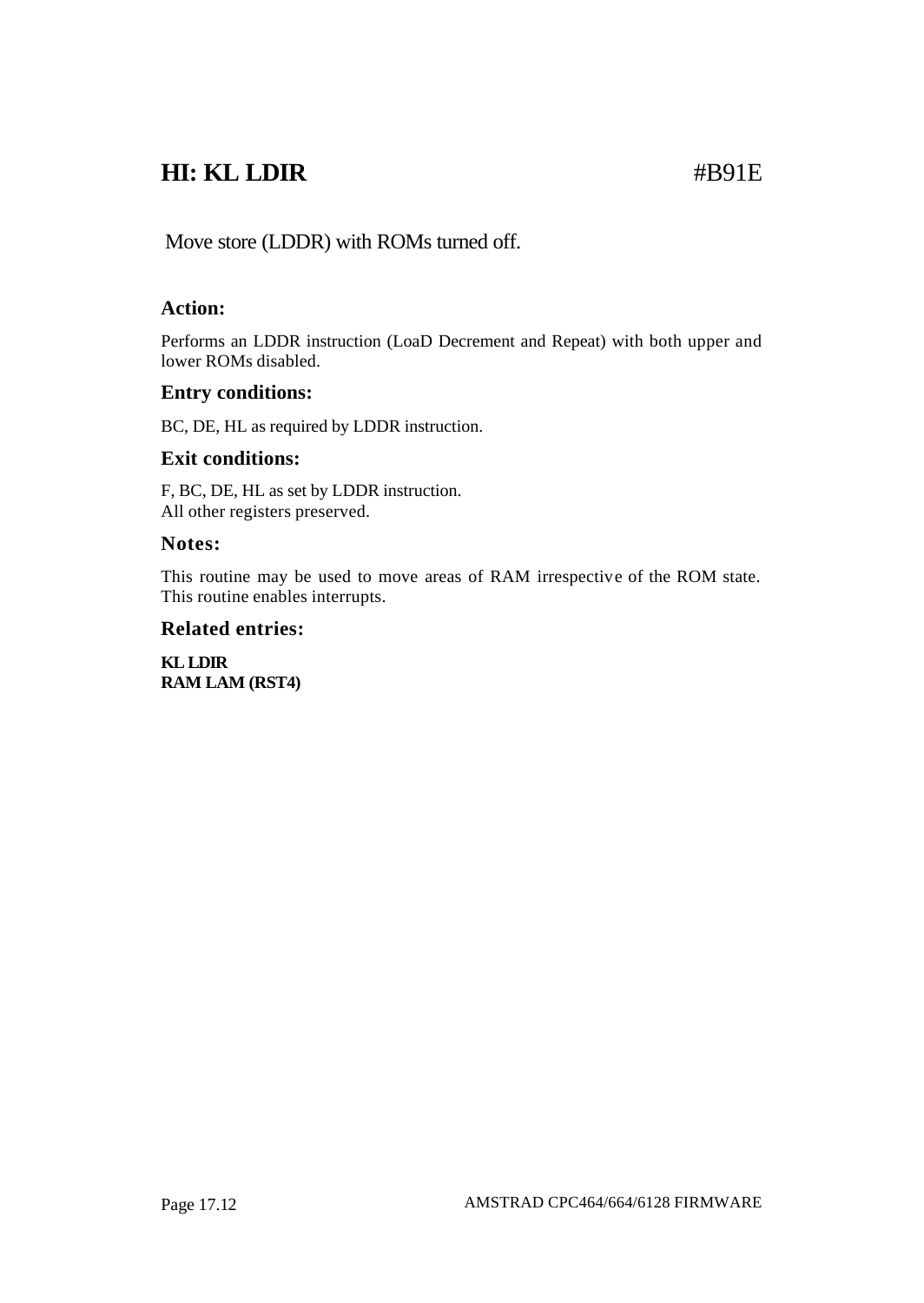### **HI: KL POLL SYNCHRONOUS** #B921

Check if an event with higher priority than the current event is pending.

### **Action:**

If the synchronous event queue is not empty then the priority of the highest priority pending event is compared with the current event's priority (if any).

### **Entry conditions:**

No conditions.

#### **Exit conditions:**

If there is a higher priority event pending:

Carry true.

If there is no higher priority event pending:

Carry false.

Always:

A and other flags corrupt. All other registers preserved.

### **Notes:**

This routine is in the high jumpblock to minimise the overhead of polling for synchronous events. If the synchronous event queue is empty then the routine takes only a few instructions.

While a synchronous event is being processed the Kernel remembers its priority. The synchronous event routine may itself poll the synchronous event queue, but only events of a higher priority than itself are notified to it.

This routine may enable interrupts.

#### **Related entries:**

**KL EVENT KL DONE SYNC KL DO SYNC KL NEXT SYNC**